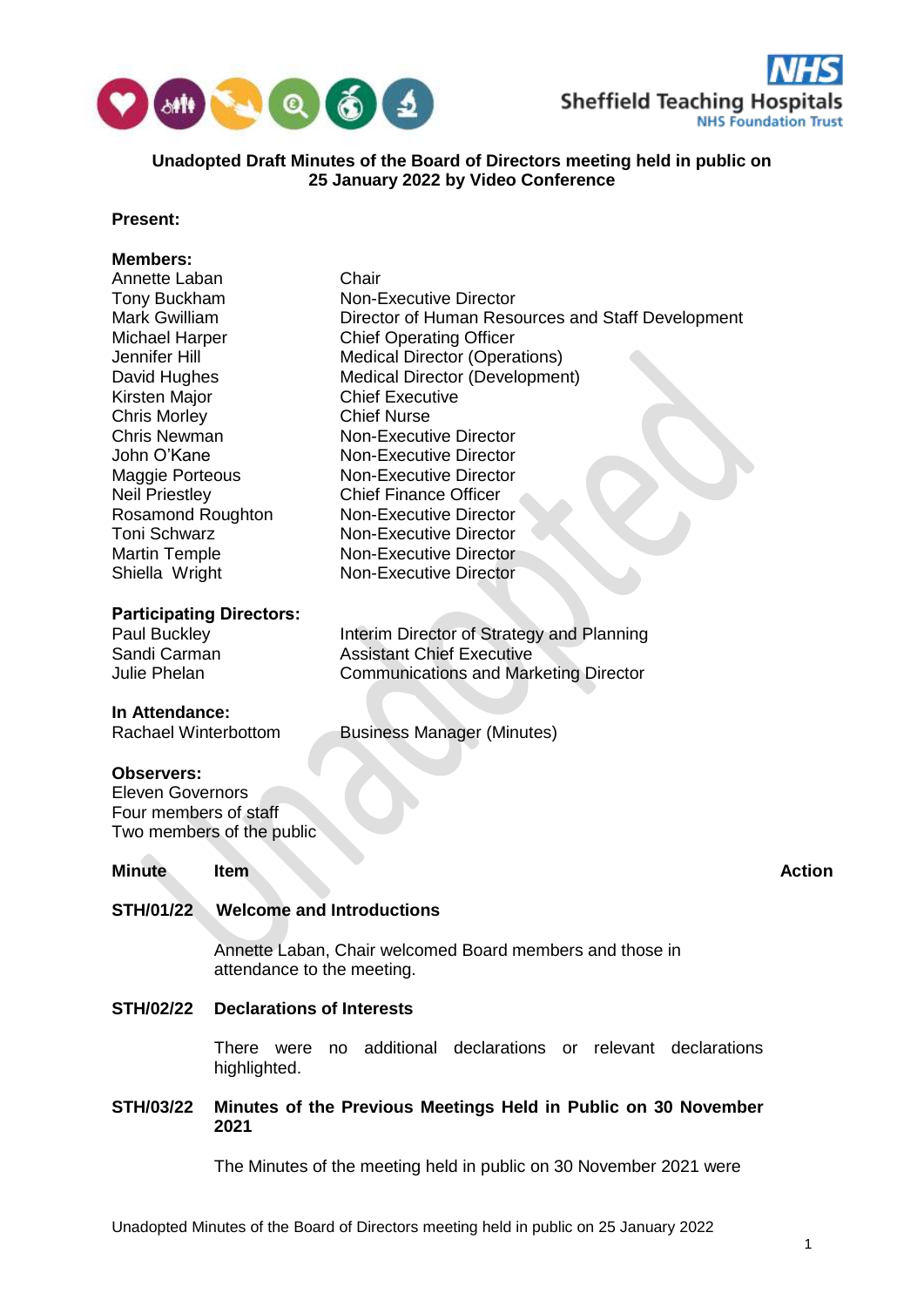**AGREED** and **APPROVED** as a correct record of the meeting.

### **STH/04/22 Matters Arising and Action Log**

There were no open actions on the action log.

Ros Roughton requested an update on the review of the Trust's Lockdown Plan following the incident at Liverpool Women's Hospital in November 2021. Chris Morley, Chief Nurse confirmed that Gold Command had ratified an interim Lockdown Plan which would be reviewed and updated later in the year following a testing exercise.

## **STH/05/22 Chair's Report**

Annette Laban, Chair presented her briefing report for December 2021 and January 2022. The report highlighted some of her key engagements since the last meeting including a number of network meetings with chairs from across Yorkshire and Humber.

### **STH/06/22 Clinical Update – Devices for Dignity**

David Hughes, Medical Director (Development) introduced the item and the Board of Directors welcomed Wendy Tindale, Clinical Director of Devices for Dignity (D4D), Clinical Scientist and Director of Innovation at the Trust and Lise Sproson, Patient and Public Involvement Lead at D<sub>4</sub>D to the meeting.

Wendy and Lise presented an update on the work of the National Institute for Health Research (NIHR) Devices for Dignity (D4D) MedTech Co-operative hosted at the Trust since 2008.

Key points to note were:

- D4D's remit was national and brought together a wide range of partners to deliver innovative healthcare technologies to support people with long term conditions to preserve their dignity and promote independence.
- D4D had collaborated with a large number of organisations including industry partners to develop a wide range of products.
- The development of new technologies and services were primarily driven by patient need. As such patient and public involvement was embedded at every stage in the development process, from the identification of need and concept development to dissemination and adoption. There was also a strong focus on the Equality, Diversity and Inclusion (EDI) agenda in product and service development.

The presentation also described the D4D delivery model which included a Core Team hosted at the Trust, supported by expert advisors and national networks. Wendy described the funding model and noted that a relatively small amount of core funding was provided nationally. Funding for projects was predominantly sought via individual grant applications made to a variety of funders. She noted that this funding model was in place until the end of 2023 and an application to the NIHR for renewal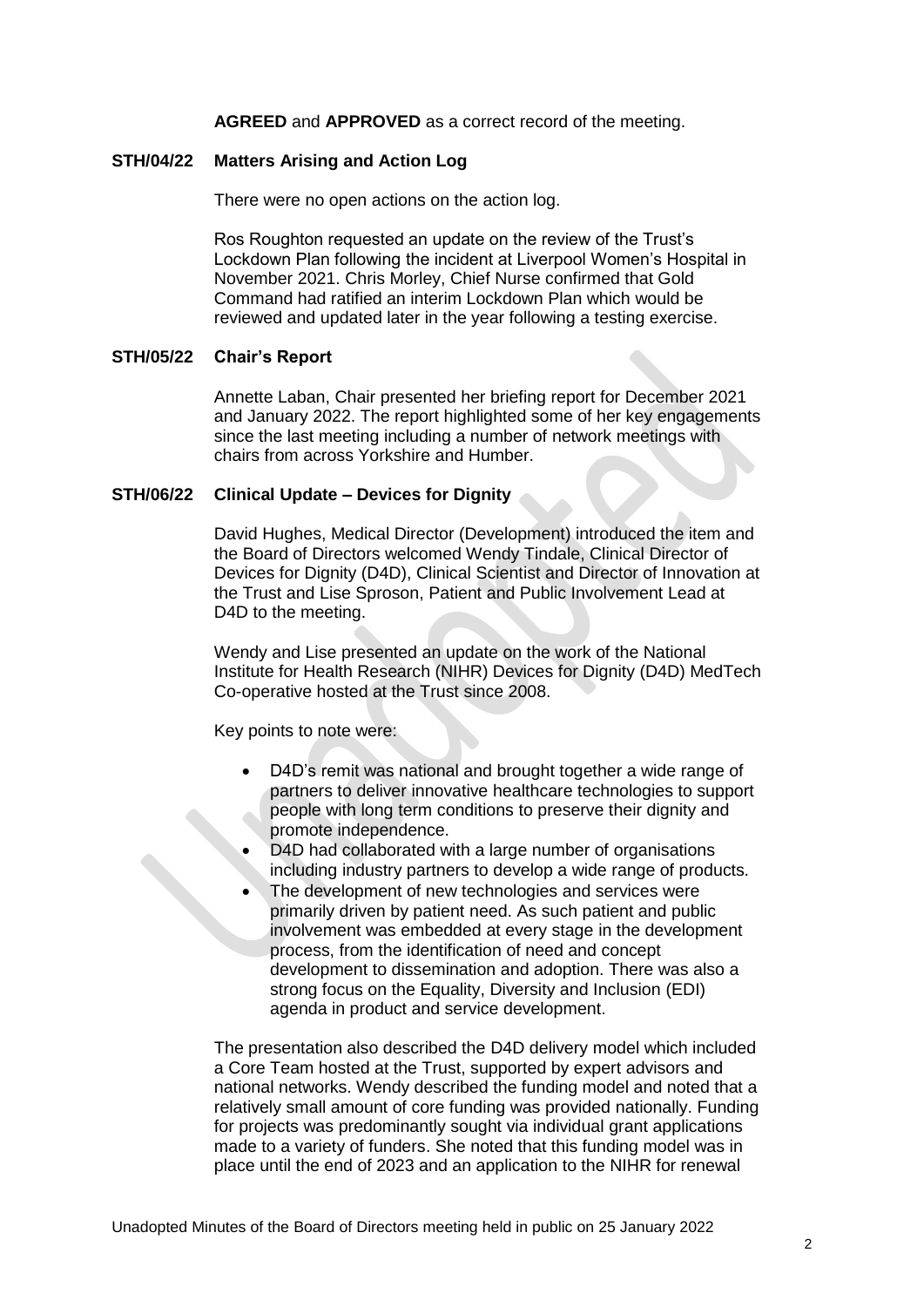would be required.

Finally, Wendy highlighted D4D's plans for the future including the addition of Mental Health as a clinical theme and strengthening links with social care.

In response to a question from Martin Temple, Wendy explained that financial returns on investments were largely dependent on the ownership of Intellectual Property rights. She confirmed that commercial returns alone would not be sufficient to fund D4D.

In response to a question from Shiella Wright, Lise described that the Healthcare Science Innovation Fellowship Programme delivered by D4D in collaboration with the National School for Healthcare Scientists and the Office of the Chief Scientific Officer was ensuring that learning around innovations to address unmet needs was shared across the NHS. Lise also highlighted that D4D learning around patient and public involvement and EDI was being shared via the Engineering and Physical Sciences Research Council and the Medical Device Manufacturing Centre.

Prompted by a question from Maggie Porteous, Wendy explained that the reputation and networks fostered by D4D meant that recruitment to projects was successful.

The Board welcomed the approach taken to patient and public involvement and recognised the significant successes of D4D; noting the areas for further focus proposed by Ros Roughton which were; developing links with large homecare providers and carers to gain insight into innovations to support the 'ageing well' agenda and strengthening connections within STH.

The Board thanked Wendy and Lise for their excellent presentation.

## **STH/07/22 Chief Executive's Matters**

Kirsten Major, Chief Executive highlighted the following points from Attachment Ci the Chief Executive's Report:

## **STH/07/22 a) Covid-19 Gold Commander Update**

Kirsten Major provided an update on the current position in relation to Covid-19. Since the last Board of Directors' meeting held in public the rates of community infections had increased significantly due to the Omicron variant. There had been a very significant increase in the number of Covid-19 positive inpatients at the Trust and extremely challenging levels of staff absence. The operational impact of this had been substantial.

The update also covered the following matters:

### **Vaccination as a condition of deployment (VCOD) regulations**

 On 6 January 2022 new legislation was created which extended the scope of mandatory vaccination requirements to health and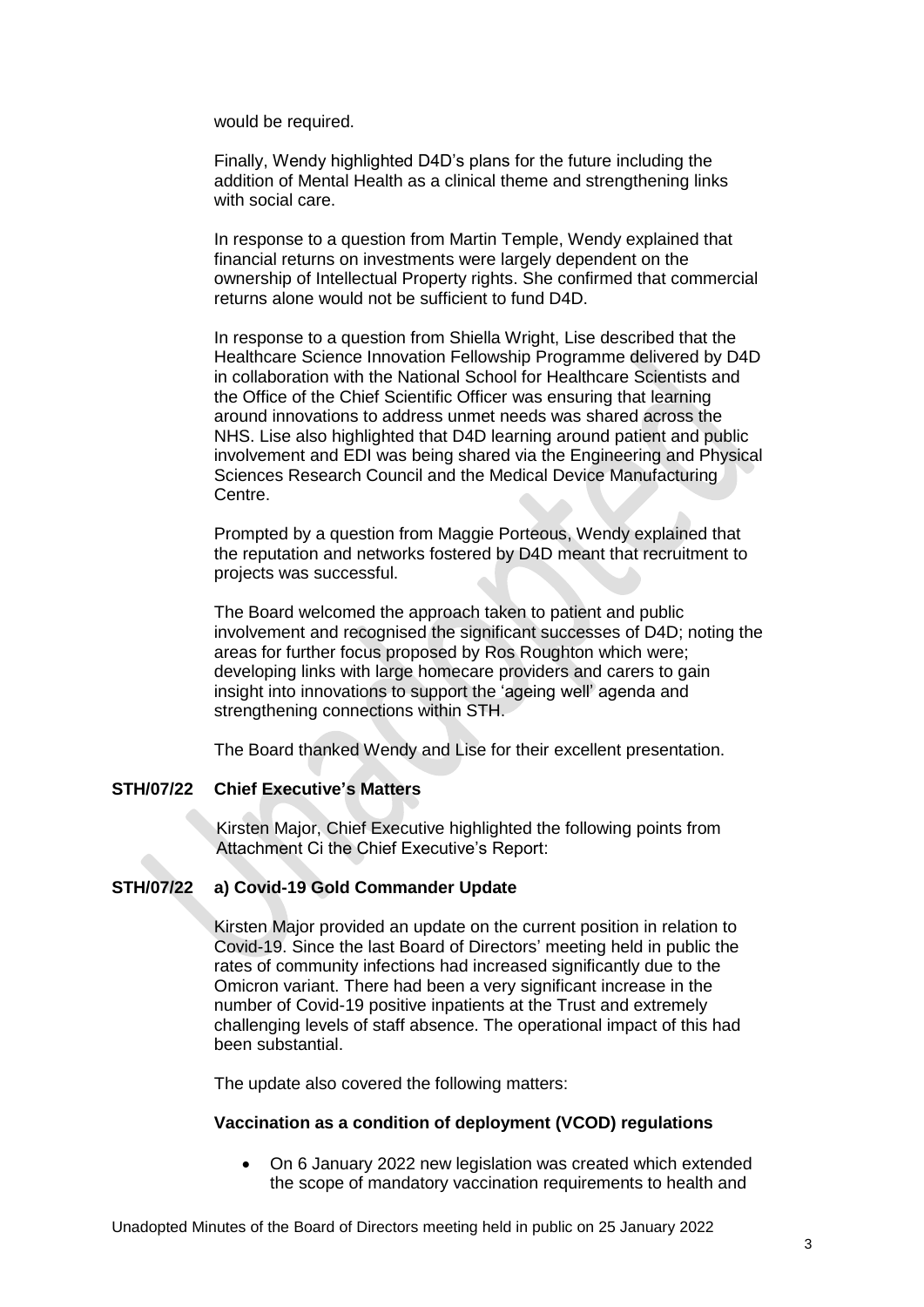wider social care settings in England.

- These regulations would come into force on 1 April 2022.
- Unvaccinated staff within scope were required to receive a first dose of the vaccine by 3 February 2022.
- Deploying these requirements would be a significant undertaking for the Trust in the coming weeks. Letters had been sent to all staff within scope currently identified as unvaccinated asking them to confirm their vaccination status and offering support to inform their decision making. This would include the offer to discuss the vaccine with a senior clinical member staff.
- The process for managing those staff in scope and who refused to be vaccinated with described and NOTED by the Board.

In response to a question from Martin Temple, Mark Gwilliam, Director of Human Resources and Staff Development confirmed that the VCOD legislation had primacy over individuals' contracts of employment with the Trust. As such successful legal challenge by staff in relation to the VCOD regulations was not anticipated.

### **Staff Absence Data**

- At the end of December Gold Command identified that the Trust's sickness absence level was not proportionate to the increase in community infection rates and was incongruent with the absence rates of South Yorkshire and Bassetlaw Integrated Care System (ICS) partners and Shelford partners.
- As such Gold Command took the decision to stop national reporting from 6 January 2022 to allow time for the data to be validated.
- Review of the Trust's data identified that the Trust's inflated absence rate was caused by records that had not been closed after isolation periods had ended or confirmation of a negative test result.
- Significant progress had been made to address the issues identified, and the decision had been taken to recommence national reporting from 19 January.

## **Patient Visiting**

Given the increase in community infections patient visiting had been suspended from 31 December 2021. Visiting was permitted in exceptional circumstances.

In response to a question from Shiella Wright, Kirsten confirmed that the Trust's requirements in terms of mask wearing on site and lateral flow testing would remain in place despite the easing of national restrictions from 28 January 2022. Julie Phelan, Communications and Marketing Director also confirmed plans to launch a Citywide campaign with partners to promote continued use of masks in crowded public spaces.

Annette Laban asked when it was expected that the Covid-19 Inquiry Terms of Reference would be issued and the likelihood of individual organisations being asked to provide a response. Kirsten confirmed that the Terms of Reference were expected to be issued in the next few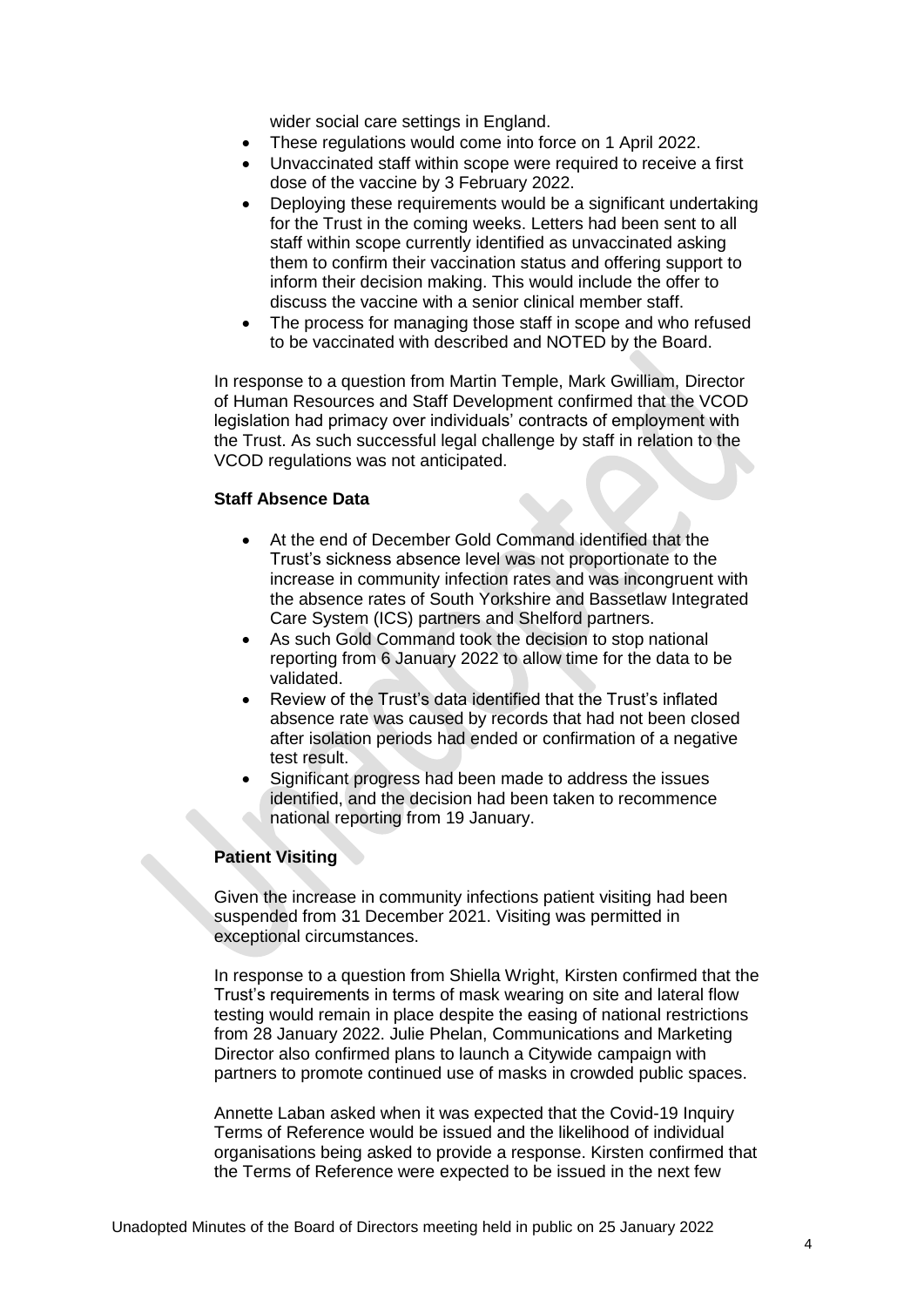weeks. It was anticipated that the remit of the Inquiry would be very broad. Lines of enquiry around specific themes may involve deep dives within individual organisations however this was still to be determined.

### **STH/07/22 b) Integrated Performance Report**

The Integrated Performance Report (IPR) for October and November 2021 was presented.

Kirsten Major noted that exception reports were provided for any indicator receiving a red rating in either month. She also noted that for a number of indicators exception reports were affected by the current level of operational pressures.

## **Deep Dive – Infection Prevention and Control**

Chris Morley, Chief Nurse presented the deep dive into the mandatory surveillance of infection prevention and control. The deep dive also outlined key programmes of work being pursued by the Infection Prevention and Control (IPC) Team in relation to this.

Key points to note were:

- For 2020/21 that the Trust had a low MRSA bacteraemia rate compared to other trusts, this had been a stable trend at the Trust for a number of years.
- The overall trend for MSSA bacteraemia was stable with some fluctuation from year to year, the position improved in 2020/21.
- The year-end position for Trust-attributable episodes of the Clostridioides difficile toxin was similar to those seen over the preceding years.
- Addressing Clostridioides difficile, MSSA and Gram negative bacteraemia would continue to be a key part of the 2021/22 IPC Programme.
- When all metrics of the mandatory surveillance scheme were taken into account, the Trust improved its position coming fourth out of the 16 comparable organisations.

There was a discussion about the positive impact of public health messaging around infection prevention and control including hand hygiene as a result of the pandemic. The Board were keen to continue to work with Public Health colleagues to ensure that this messaging continued post pandemic.

Ros Roughton sought clarification around the congruence of the data presented within the deep dive and information recently received at the Healthcare Governance Committee which described an increase in cases of Clostridioides difficile. Chris Morley confirmed that the reporting periods of the two updates were different and confirmed that the deep dive presented data for the year 2020/21.

### **Deliver the Best Clinical Outcomes**

Jennifer Hill, Medical Director (Operations) highlighted the following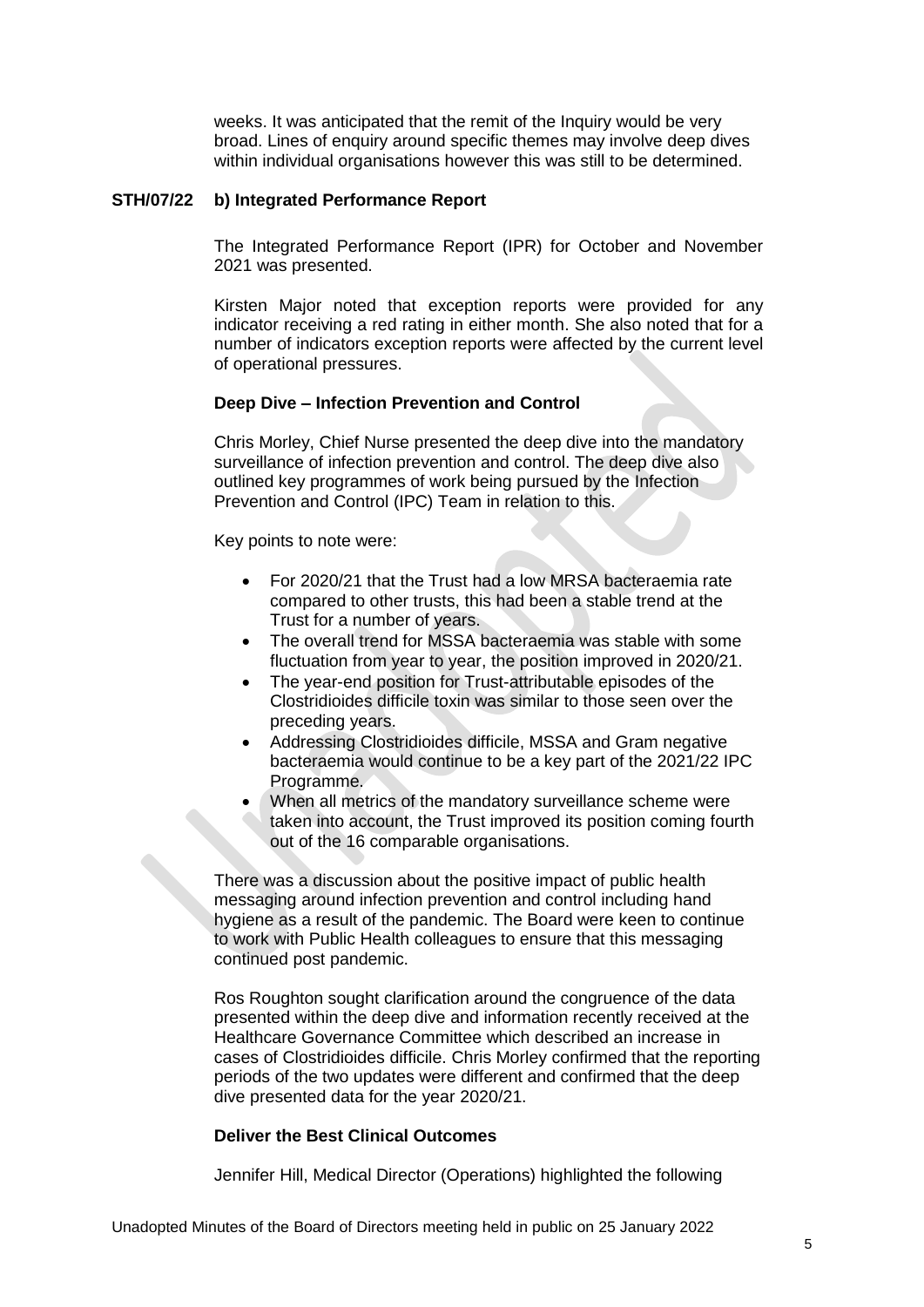points:

- Hospital standardised mortality data was 'within the expected range'.
- No new never events were reported in October 2021. Two new never events were reported in November 2021. These incidents had been discussed in detail at the Healthcare Governance Committee earlier that month.

In terms of maternity indicators Chris Morley highlighted the following points:

- Rates of Caesarean section were higher than the national expected range.
- The birth rate between 27 and 37 weeks as a proportion of all registerable births was higher than the expected level.
- The massive obstetric haemorrhage rate was above the expected rate. Rates for the region were provided within the October report and showed that the Trust's rate was in line with rates at other trusts within the region. Work continued to reduce the rate.
- In October term admissions to the neonatal unit were above the national target of <5% for the first time since July 2020. The rate had returned to below the national target in November 2021.

Details of the actions being undertaken in relation to massive obstetric haemorrhage were outlined within the IPR and had presented to the Healthcare Governance Committee meeting in December 2021 by the Clinical Lead for Obstetrics and Operations Director for Obstetrics, Gynaecology and Neonatology.

Ros Roughton highlighted the recurrent annual trend which saw increased numbers of births in the months of September and October and proposed that further consideration should be given to how this was reflected within reports provided to the Board of Directors. Chris Morley confirmed that this would be addressed via the Patient Activity Report presented to the Finance and Performance Committee.

Chris Morley also reported that the number of Trust attributable Pressure Ulcers during November exceeded the agreed threshold. Actions being implemented by the Tissue Viability Team were described within the report. The Board noted that the inpatient and community Viability Teams had been integrated and the Board agreed that it would be interesting to invite the team to give a clinical update at a future meeting.

## **Providing Patient Centred Services**

Michael Harper, Chief Operating Officer highlighted the following points in relation to A&E performance in November 2021:

- 73.03% attending A&E were seen within four hours. National performance in September was 74%.
- 37.61% of ambulance handovers occurred within 15 minutes, compared to 43% in October. 18.27% of ambulance handovers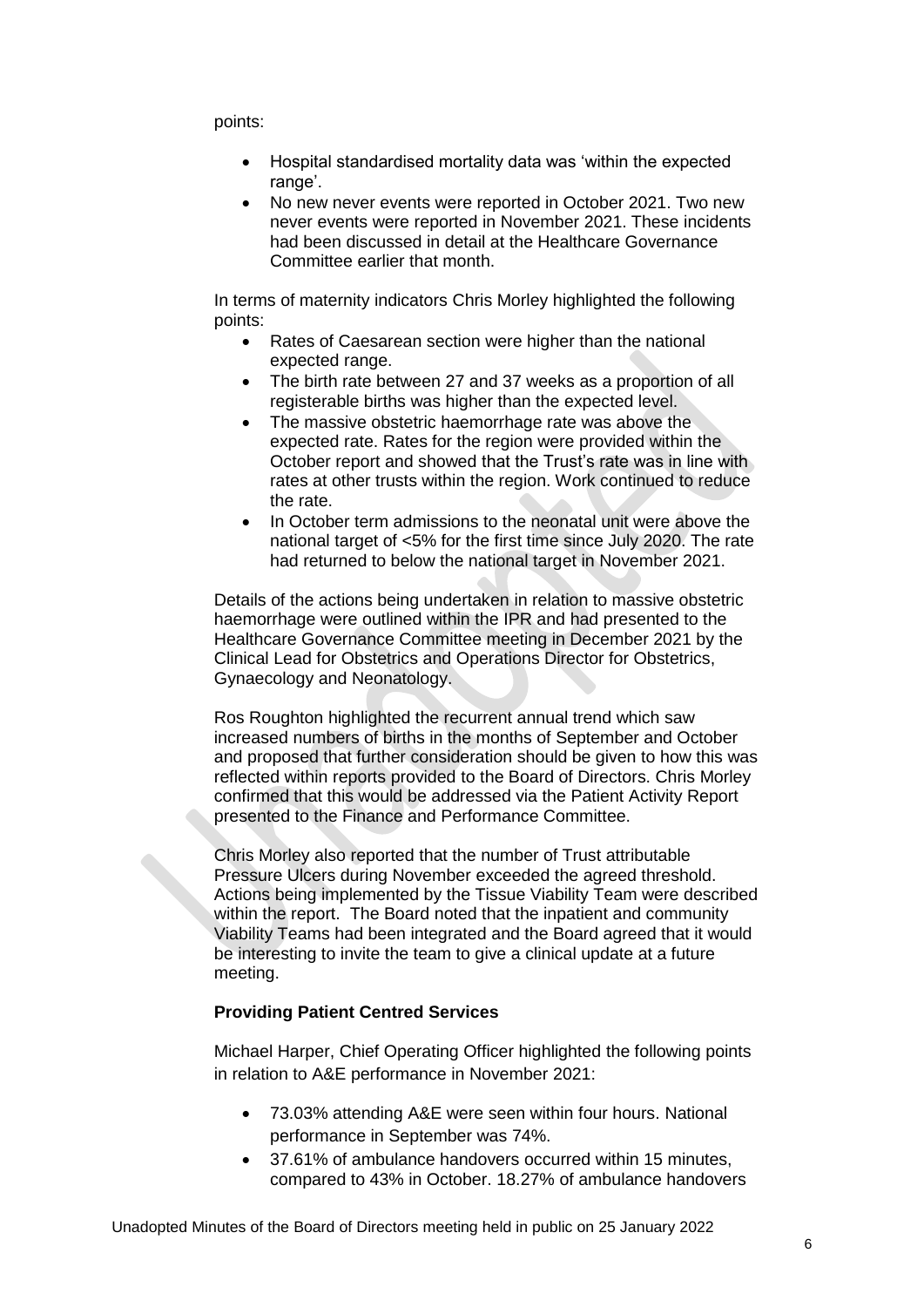took more than 30 minutes, compared to 18.01% in October. A paper describing the organisations response to a letter received from NHS England on 26 October 2021 regarding ambulance handover delays had been presented to the Finance and Performance Committee in January 2022. A discussion was scheduled for the Management Board Briefing on Friday 28 January to consider further organisational actions to support timely ambulance handover.

- There were eight 12 hour trolley waits. Three of these patients were awaiting admission to a mental health unit elsewhere in the UK. Three patients were awaiting beds, one of which was at another Trust. The remaining two patients were awaiting Yorkshire Ambulance Service (YAS) transfer within STH.
- Work continued with city partners around the pathways for patients presenting with a mental health condition at A&E.
- The Trust had also invested available Covid-19 monies to fund additional ambulance capacity to facilitate the transfer of patients to the Royal Hallamshire Hospital. Internal work within the A&E department and work with YAS also continued and was detailed within the IPR.

Annette Laban asked if the Trust's A&E performance was affected by the fact that there was separate adult and children's A&E departments in Sheffield. Michael confirmed that this was the case and noted that there was a higher conveyance by ambulance rate for adults presenting at A&E departments and also noted that the impact of Covid-19 was significantly greater on adults which also had an impact on performance against metrics.

In response to a question from Tony Buckham, Michael confirmed that as reported to the Finance and Performance Committee bed occupancy levels had also increased during November. Michael described that a number of initiatives were underway both internally and externally to improve flow through the organisation.

Michael highlighted the following points in relation to planned care:

- Whilst the Trust continued to perform well compared to the national position, the percentage of patients on an incomplete pathway waiting less than 18 weeks declined in November to 76.68%.
- The total number of patients on the Patient Tracking List (PTL) decreased slightly in November 2021.
- There were 1,004 patients waiting over 52 weeks on an incomplete pathway. The largest proportion of these waits were in the Musculoskeletal (MSK) Care Group. The Trust continued to apply the caseload management approach, which ensures patients are reviewed regularly.

Michael highlighted the following points in relation to cancer waiting times performance for quarter two of 2021/22: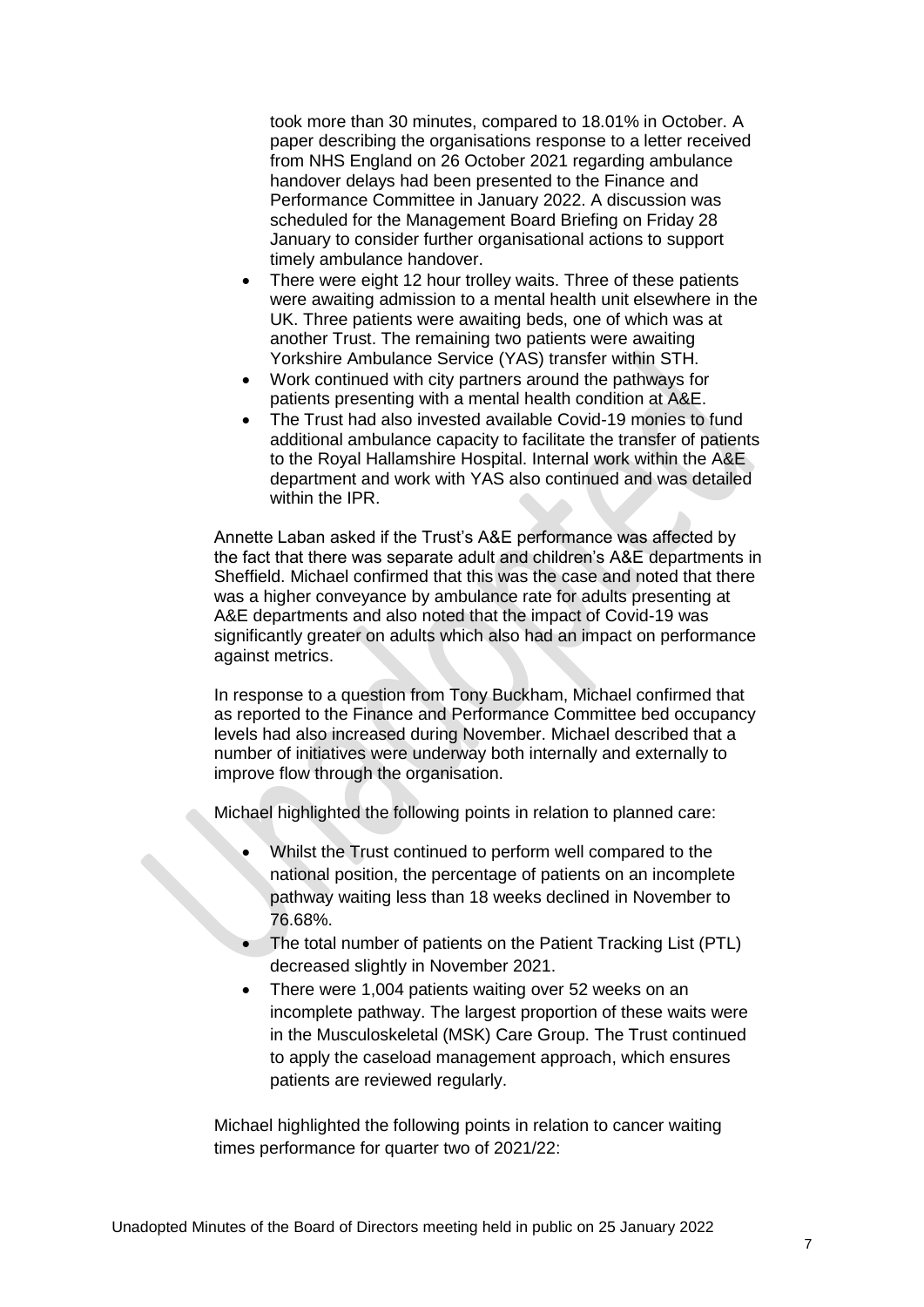- Two week wait performance had improved. For October performance was currently 91.0% and for Breast symptomatic two week wait referrals was 64.4%.
- The size of the cancer patient treatment list had reduced.
- Improvement work continued to review the Trust's data and to identify improvements in cancer pathways.

In response to a question from Annette Laban around performance against the 31 day target, Michael agreed to provide a detailed analysis to the Finance and Performance Committee to describe the impact of actions to reduce the PTL on 31 day performance.

Michael also reported that there had been a decrease in the percentage of patients seen within four hours at the GP Collaborative (GPC). Performance was affected by high levels of demand including an increase in patients streamed from the A&E Department. Vacant GP shifts were also exacerbating pressures. Michael highlighted the actions to improve performance detailed within the exception report.

## **Employ caring and cared for staff**

Mark Gwilliam noted performance against the following metrics which were reported as exceptions:

- The sickness absence level in terms of the data issue identified and described earlier in the meeting under the Covid-19 Gold Command update (STH/07/22).
- The appraisal rate which was 84% against the Trust target of 90%.

### **Spend Public Money Wisely**

Neil Priestley, Chief Finance Officer highlighted the following points from the IPR which reported the financial position at Month 8 which was a favourable £2,418.5k (0.3%) surplus against plan. This position incorporated the planned over-commitment of reserves created by investing reported underspends via the Trust's Non-Recurrent Programme.

Work was progressing on financial planning for 2022/23. The financial position for 2022/23 was expected to be extremely challenging.

## **STH/07/22 c) Maternity Dashboard**

The monthly reports for October and November 2021 were included at Appendix A and B and provided a rolling three month overview of Maternity Services' performance.

### **STH/07/22 d) Covid-19 Inquiry – Document Preservation Notice**

In preparation for the Covid-19 Inquiry (due to start in Spring 2022) an STH Covid-19 Inquiry Oversight Group had been established. A Document Preservation Notice has been issued to all Bronze Commands asking staff to retain all potentially relevant material.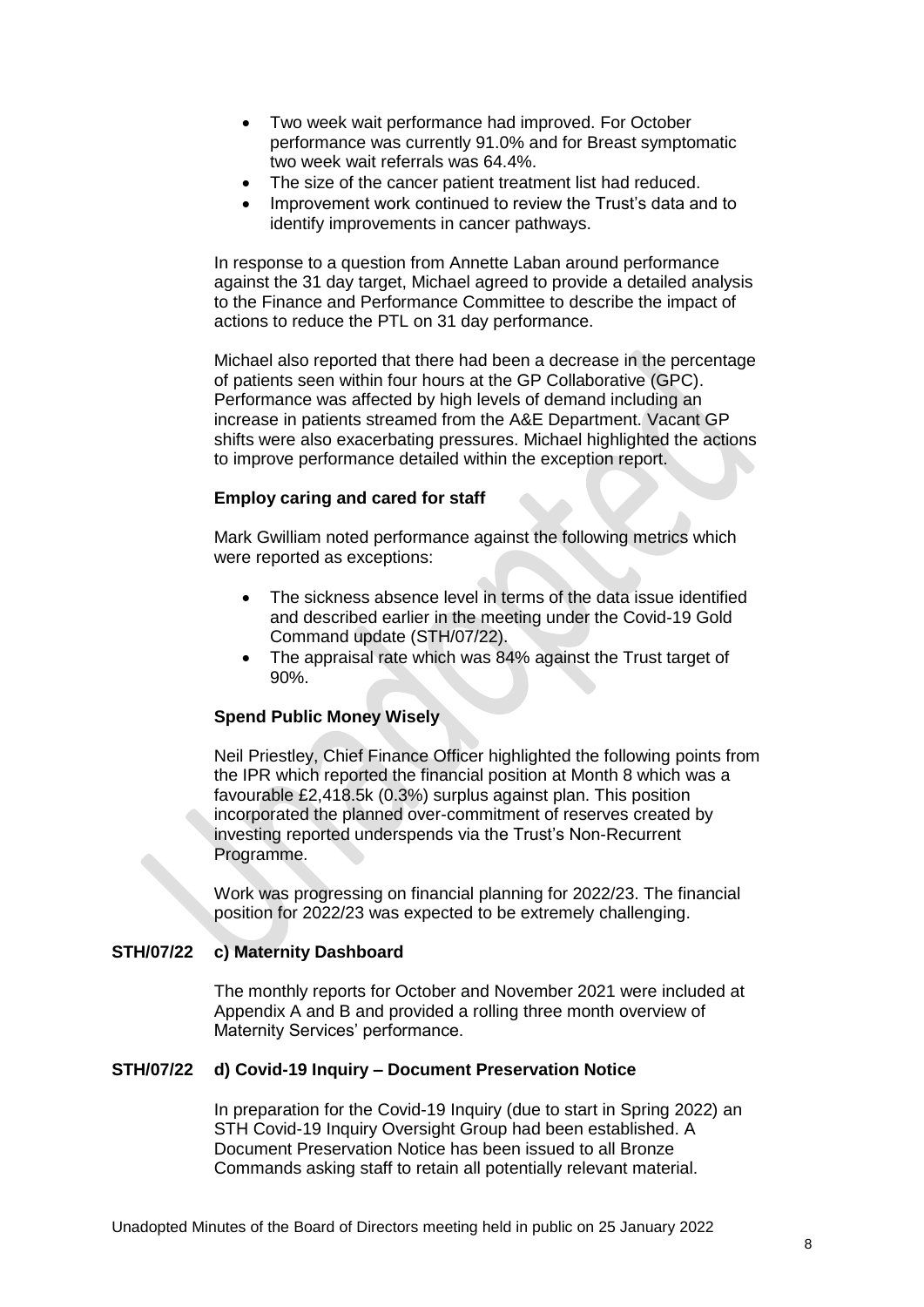## **STH/07/22 e) Mental Health Strategy**

A new Trust Mental Health Strategy for the 2022-5 period had been developed and was included at Appendix C and had been approved by the Board at its meeting held in private in December 2021.

The Strategy was based upon three principles:

- Supporting patients to achieve the best mental health possible for them and provide the person-centred care they need when they are challenged with mental health problems and illness.
- Recognising and responding to these needs with understanding, kindness, and skill to promote the mental wellbeing and safety of people in our care without discrimination.
- Fostering an integrated approach to care that gives equal attention to the mental health needs of patients alongside their physical needs and supports continuity of care and collaboration across mental health pathways.

Ros Roughton asked how the Board would be able to monitor if this Strategy was successful. David Hughes confirmed that a detailed implementation plan and dashboard to monitor progress would be developed and overseen by the Mental Health Steering Group (MHSG). Reporting from the MHSG would be to TEG with assurance reports provided to the Healthcare Governance Committee.

## **STH/07/22 f) Vaccination as a Condition of Deployment (VCOD) Regulations**

An update on the Vaccination as a Condition of Deployment (VCOD) Regulations was provided under the Covid-19 Gold Command Update (STH/07/22) earlier in the meeting.

## **STH/07/22 g) 2022/23 National Planning Guidance**

2022/23 National planning guidance was published on 24 December 2021. Indicative deadlines for Plan submissions were; mid-march for draft plans and the end of April 2022 for final plans.

The Board would consider the guidance at its meeting held in private ahead of operational plans being presented later in the year to the Board of Directors meeting held in public.

## **STH/07/22 Board Visits – Out and About Programme**

In November 2021, the Trust launched a scheduled programme of out and about visits for Board members to visit all Directorates. Due to the pandemic, operational pressures and restricted visiting on site, the visits are currently paused and the situation will be reviewed in mid-February.

## **STH/07/22 New Chief Executive Designate of the South Yorkshire Integrated Care Board (SYICB)**

Gavin Boyle has been appointed as the new Chief Executive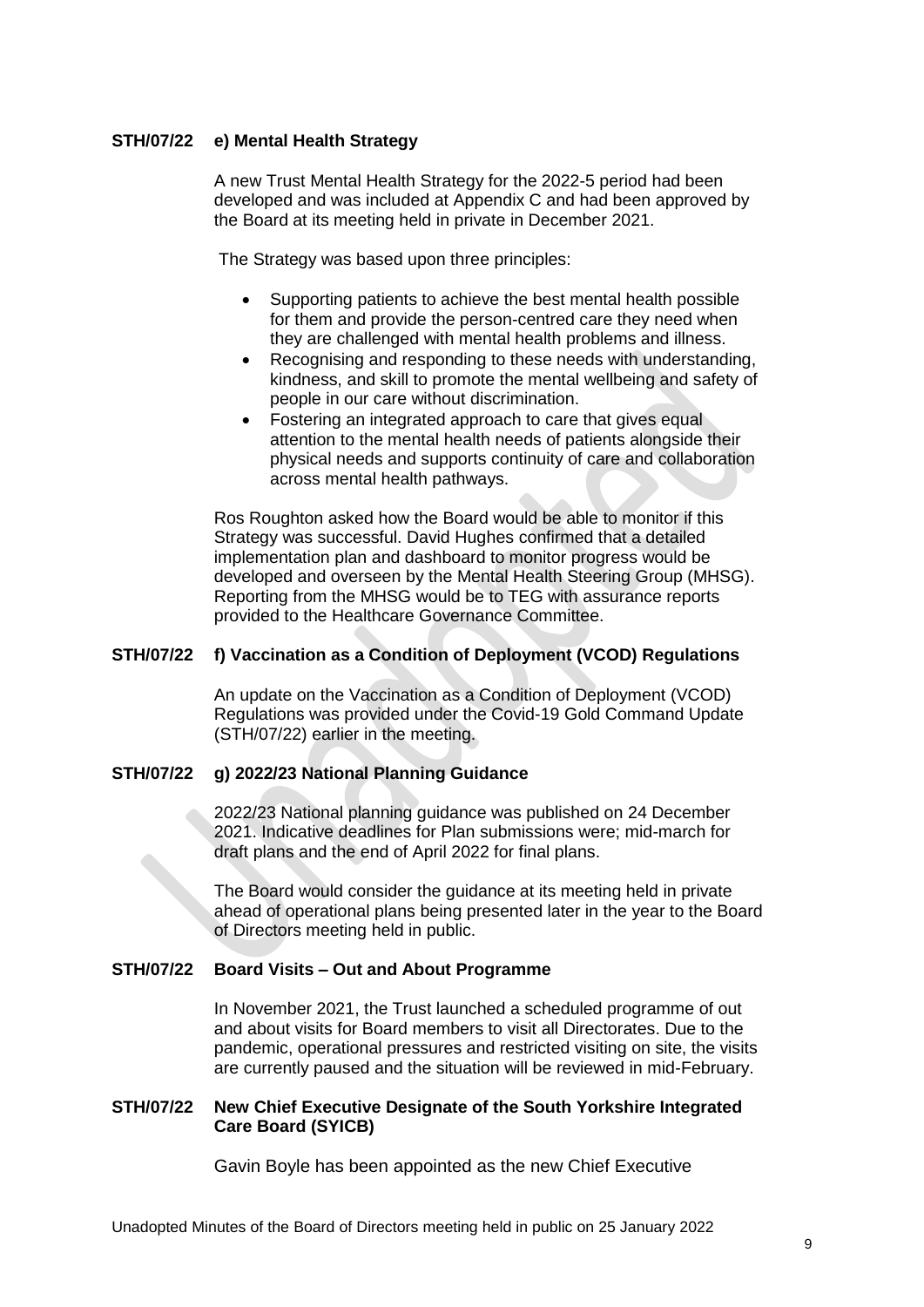designate of the South Yorkshire Integrated Care Board.

On a related matter, Kirsten noted that the NHS Operational and Planning Guidance had confirmed a new target date of 1 July 2022 for the implementation of the Health and Social Care Bill reforms to Integrated Care Systems.

# **STH/07/22 Chief Executive – Sheffield Children's NHS Foundation Trust**

Sheffield Children's NHS Foundation Trust had announced the appointment of Ruth Brown as substantive Chief Executive on 8 December 2021.

## **STH/07/22 Operations Director – Surgical Services**

Caroline Turner had been appointed as Operations Director in Surgical Services.

### **STH/07/22 South Yorkshire and Bassetlaw Integrated Care System (SY&B ICS)**

Due to the need to focus on operational pressures, a report from the Chief Executive of SY&B ICS had not been produced. A report would be included within the Chief Executive's Report to the next Public Board Meeting in March 2022.

## **STH/07/22 Sheffield Health and Care Partnership**

There was no overview report to share for the Sheffield Health and Care Partnership this month. The regular monthly report would resume in February 2022.

## **STH/08/22 Learning From Deaths**

Jennifer Hill presented Attachment D, the Learning from Deaths report for quarter one of 2021/22.

Key points to note were:

- 47 of the 574 deaths during this period were subject to Structured Judgement Review (SJR) of the deaths subject to SJR none had been identified as more likely than not due to a problem in care.
- One death had been scored less than three with an outcome of 'poor care'. This case had been referred back to the directorate for a response, including relevant clinical context, and would be discussed in the Mortality Governance Committee to identify areas for learning and actions.

Annette Laban asked about the process for gaining assurance around the quality of the Trust's reviews and reviewers. Jennifer confirmed that there was a process to ensure that where 'poor' care or 'very poor' care was identified the opinion of a second reviewer was sought to validate the review. Jennifer also noted that the training process for reviewers was rigorous.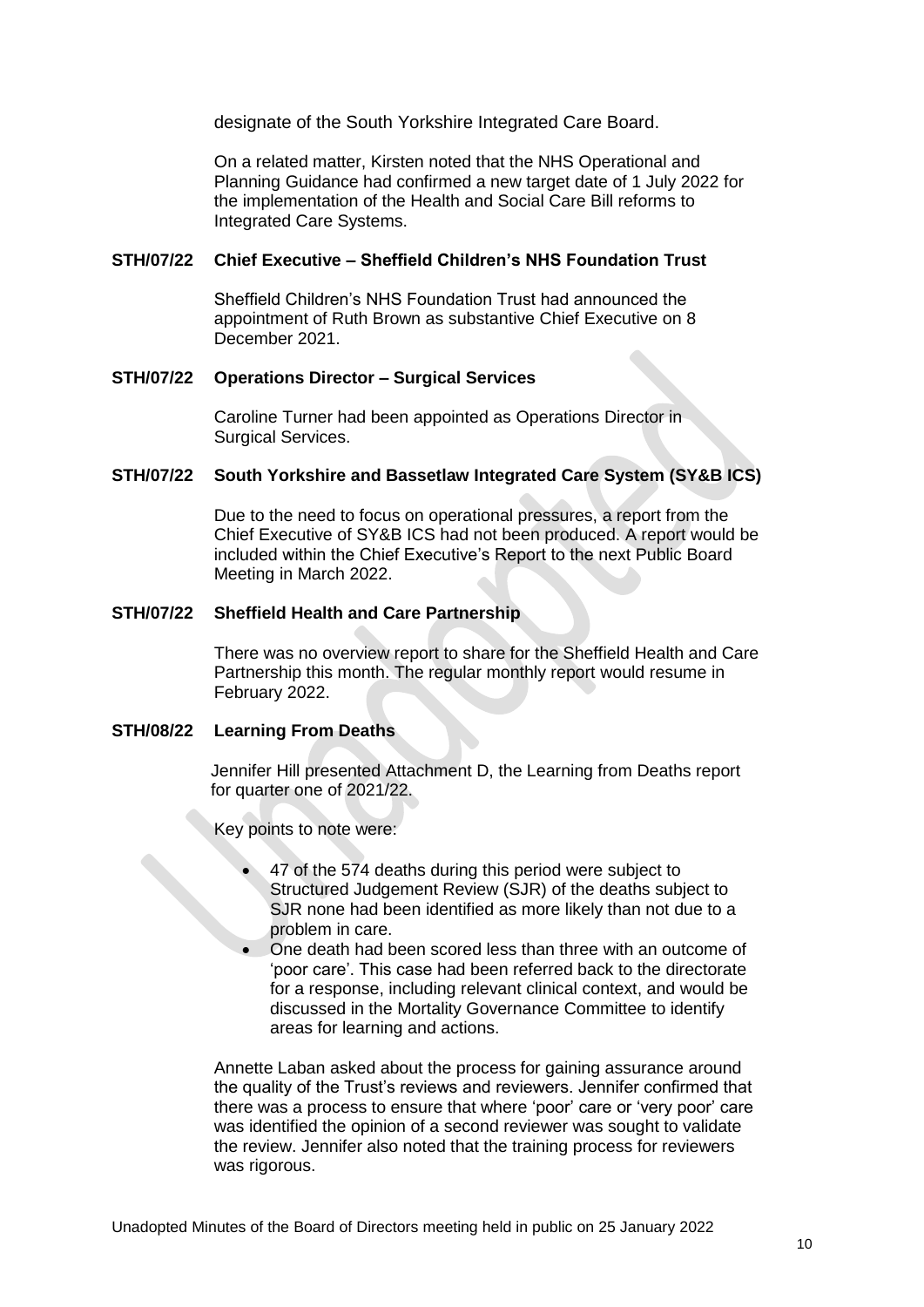In response to a question from Martin Temple, Jennifer Hill confirmed that Covid-19 deaths were subject to the same review process as all other deaths at the Trust, the Duty of Candour would also be applied where Covid-19 infection was identified to have been hospital acquired.

The Board of Directors **NOTED** the Learning from Deaths report for quarter one of 2021/22.

## **STH/09/22 Update on Five Year Capital Plan and Capital Programme**

Neil Priestley presented Attachment E, the quarter three update on the 2021/22 Capital Programme and five year Capital Plan.

Key points highlighted in relation to the 2021/22 Capital Programme were:

- The current Capital Programme showed an over-commitment against the 2021/22 Operational Capital Allocation (OCA).
- Identified slippage risks, scheme overspends; potential advancements and new schemes were expected to result in a broadly balanced outturn position. These issues and risks would need to be carefully managed.
- The outturn position was dependant on many factors such as scheme progression, completion of procurements, equipment deliveries, etc. and, therefore, remained finely balanced.

In terms of the capital position in 2022/23 and subsequent years Neil highlighted the following points:

- The position for the next three to four years appeared to be very challenging given the need to fund the proposed new Electronic Patient Record (EPR) and other planned schemes.
- This challenging position was further exacerbated by the recently notified £5.7 million reduction to the Trust's 2022/23 OCA. The reduction in the OCA was due to changes in the national allocation formula. It was assumed that this would be repeated in future years.
- Managing the capital position for 2022/23 and subsequent years would necessitate a combination of very restricted new scheme approvals, reduced ring-fenced budgets and attraction of significant additional funding.
- Additional capital funding for the NHS over the next three years was announced in the October 2021 Budget and the Trust would need to access this to progress proposed schemes.
- Further major schemes related to the Weston Park Cancer Centre Upgrade, Maternity EPR and SYB Pathology Network would require specific funding solutions and external support.
- Capital planning/prioritisation and scheme "value engineering" continue to be crucial in securing maximum value for money from constrained resources.

There was a discussion prompted by a question from Annette Laban around available capital funding for Community Diagnostic Hubs. Neil and Paul confirmed that the Trust was considering potential schemes. It was noted that it would be necessary to identify an unmet meet for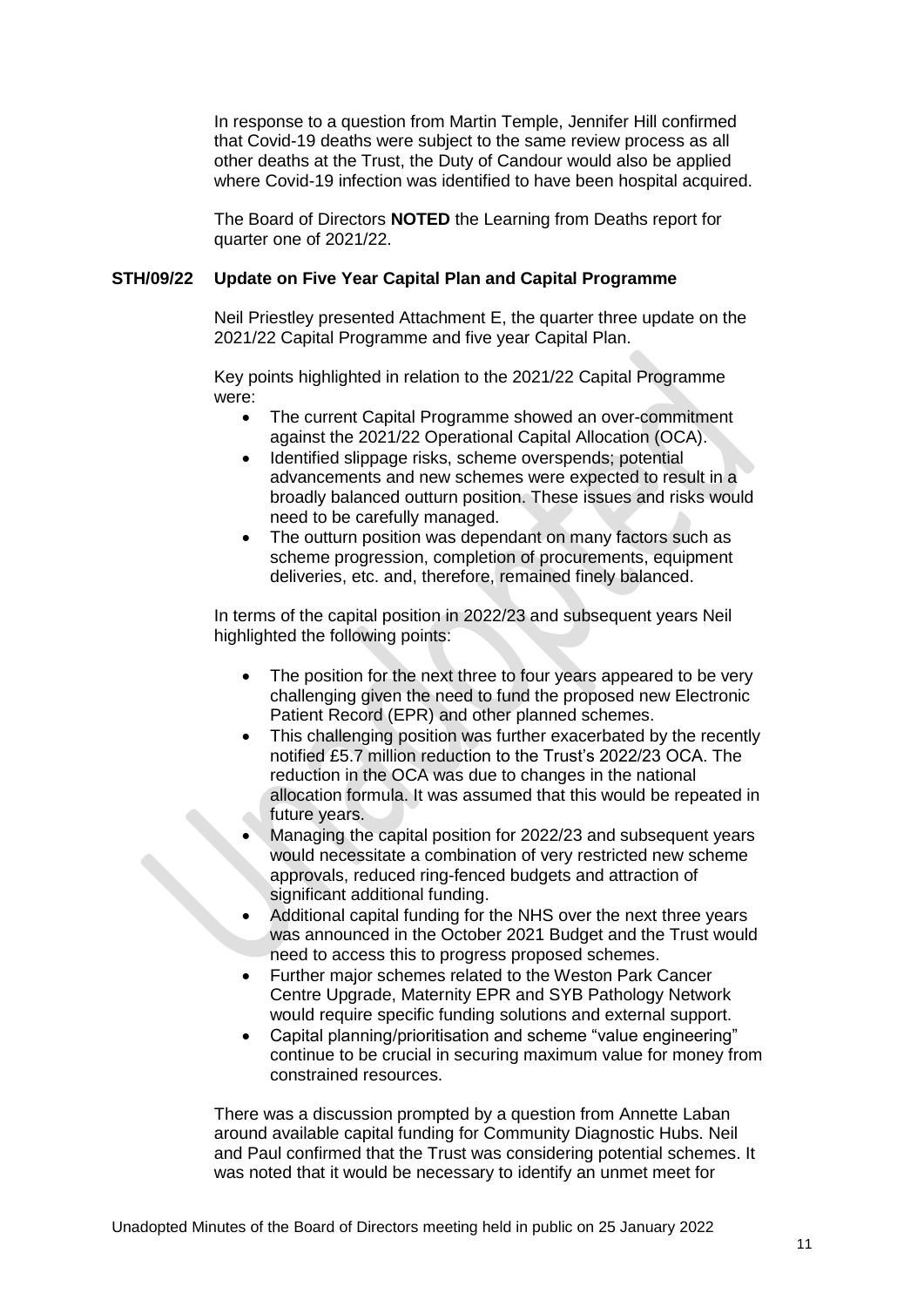community diagnostics in Sheffield to justify the development of a scheme.

Ros Roughton asked about the prioritisation process for schemes. Neil confirmed that this process was led by the Capital Investment Team with oversight from the Trust Executive Group. Neil explained that prioritisation was based on an assessment against a number of agreed requirements. He noted that there was often a need to take a pragmatic approach to scheme approvals to ensure a balanced capital outturn position within the fixed OCA for each year.

The Board noted the importance of having a pipeline of capital schemes with fully developed business cases to maximise opportunities to access available external funding. It would also be important to have a good understanding of the SYB ICS prioritisation model.

There was a discussion around the impact of the national capital funding arrangements for medium to large capital schemes such as the Weston Park Cancer Centre development. It was agreed to schedule time as a Board to discuss the Trust's strategy for the development of Weston Park.

**NP/PB**

The Board of Directors:

- **APPROVED** the latest 2021/22 Capital Programme.
- **NOTED** the remaining 2021/22 slippage risk and the consequences of under-delivering against the Operational Capital Allocation.
- **NOTED** the potentially large over-commitment on the 2022/23 and five year Capital Plan, which would need to be addressed via an appropriate combination of restrictions to scheme approvals, ring-fenced budget cuts and significant additional funding.
- **NOTED** the likelihood of minimal further new scheme approvals in the coming years and the likely consequences of this.
- **NOTED** the risks outlined in Section 5 of the report and, in particular, the critical need to identify opportunities to secure additional capital funding.
- **NOTED** the importance of capital planning/prioritisation and "value engineering" in securing maximum benefits from limited capital and revenue funding.

### **STH/10/22 Patient Safety Strategy**

Jennifer Hill presented Attachment F, the National Patient Safety Strategy (NPSS) Implementation Plan. The report outlined the seven key objectives within the NPSS and briefed the Board on the actions required to implement the requirements of the strategy including timescales.

Key points to note were:

 Locally, implementation is expected to be delivered through new Patient Safety Specialists (PSSs) within each organisation. PSSs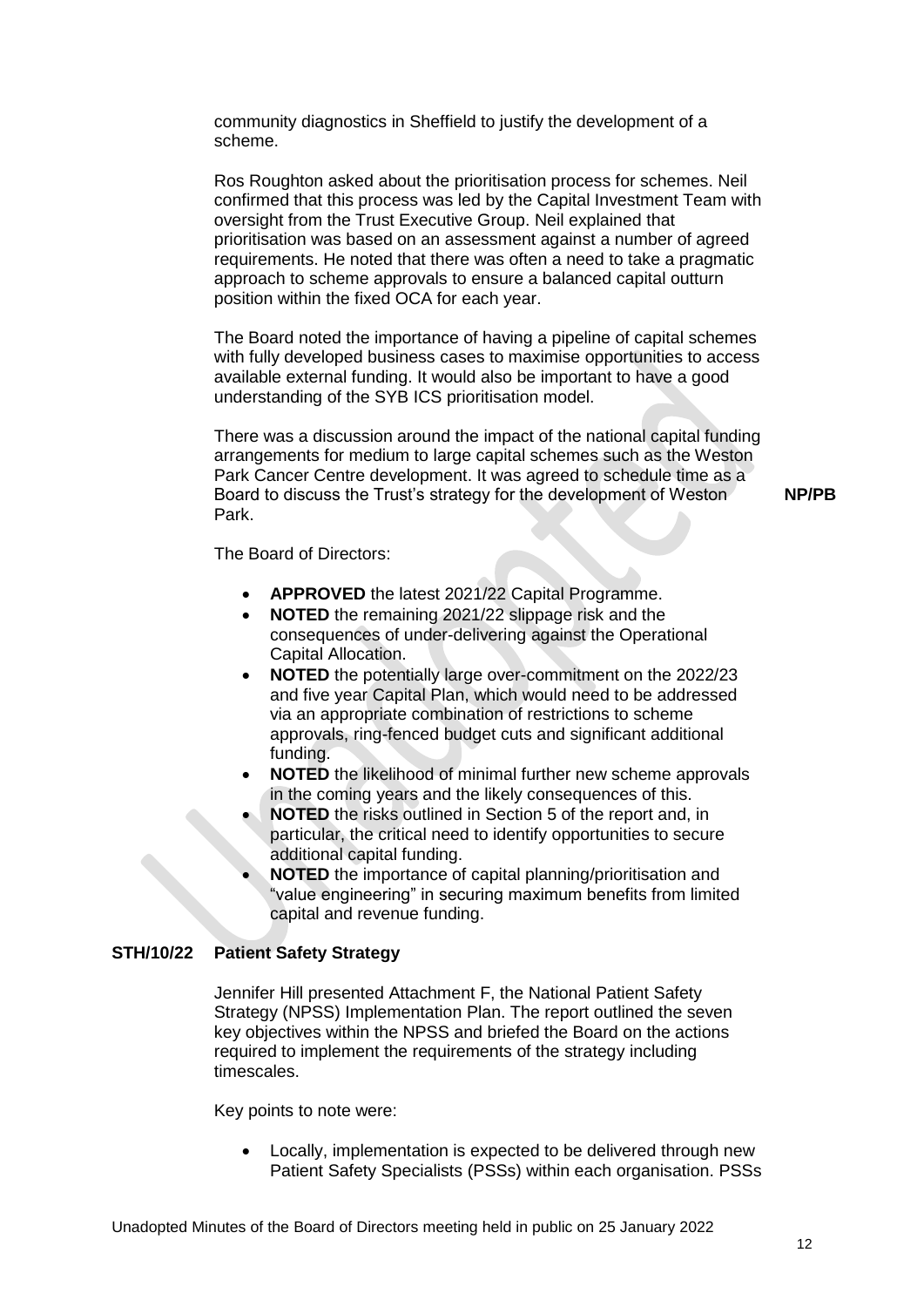had been in place at the Trust since October 2020.

- Of the seven objectives:
	- o One objective (National Patient Safety Alerts) had already been successfully implemented.
	- o Two objectives (Quality of Incident Reporting and Learning from National Patient Safety Events) were underway with no concerns regarding implementation.
	- o Implementation of two objectives (National Patient Safety Syllabus and Just Culture) was of medium concern due to challenges anticipated including capacity to release staff for training.
	- o Implementation of two objectives (Patient Safety Partners and Patient Safety Incident Response Framework) was of higher concern due to the scale of change involved and the resource required for implementation. A business case was being developed to seek additional resource to support this.
- In terms of the arrangements for oversight of delivery it was proposed that a NPSS Task and Finish Group would manage operational implementation. This group would be overseen by the Safety and Risk Committee. Quarterly assurance reports would be provided to the Healthcare Governance Committee, with updates and escalations to the Board of Directors as required.

Ros Roughton welcomed the strategy and highlighted that implementation provided an opportunity for the Trust to take its next steps in relation to patient safety including embedding the Just Culture Guide to ensure psychological safety for staff.

Ros requested that considerations around equality, diversity and inclusion be embedded in the implementation of this strategy.

Prompted by a question from Tony Buckham there was a discussion around links to the Trust's Freedom to Speak Up agenda. Opportunities in terms of 'Vanquishing Variation' were also noted.

As requested the Board of Directors:

- **NOTED** the plans for the implementation of the National Patient Safety Strategy (NPSS), and;
- **APPROVED** the proposed arrangements for oversight of delivery.

### **STH/11/22 For Approval / Ratification**

### **a) Application of the Corporate Seal**

Sandi Carman presented Attachment G, which retrospectively reported in public four approvals to apply the Corporate Seal granted by the Board of Directors in December 2021.

The Board of Directors **NOTED** the following approvals to apply the